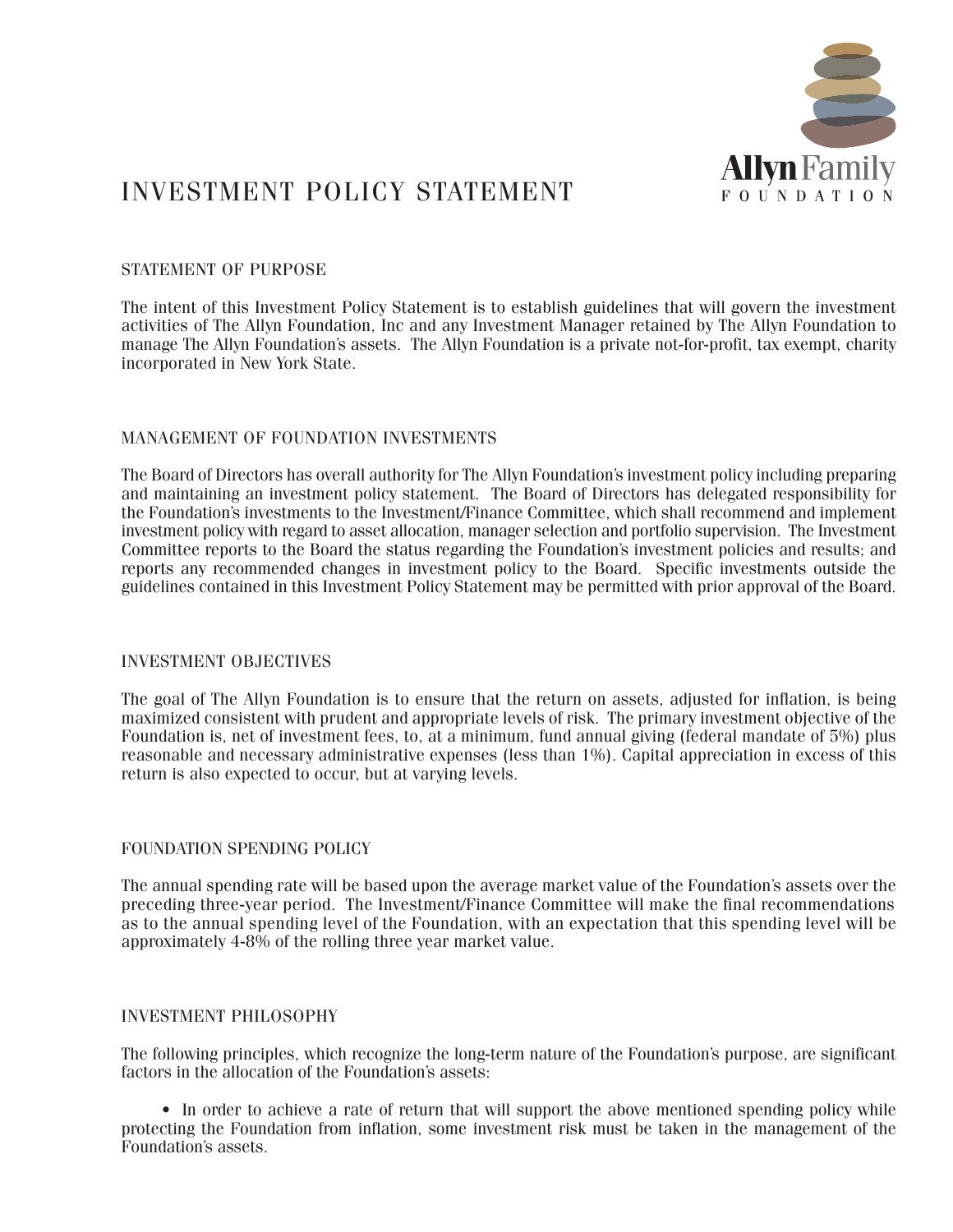• The most effective way to establish an appropriate risk level for the portfolio is through its asset allocation.

• There are long-term benefits in diversifying the Foundation portfolio into a number of different asset classes and investment strategies. While each asset class and strategy will be carefully selected, the focus of the investment process will always be on the overall portfolio.

• To achieve the long-term benefits of a widely diversified portfolio, strategic targets for each asset class that the Foundation utilizes have been adopted. The portfolio weight for each asset class is expected to remain within minimum and maximum percentages.

• The Investment/Finance committee will review the strategic allocation in the six asset classes at least annually.

#### ASSET ALLOCATION

To achieve its investment objective, the Foundation's assets will be allocated among six asset classes. The asset classes include domestic equity, international equity, hedge funds, real estate, fixed income and cash. Permissible asset classes include derivatives and emerging markets (not to exceed 5% of the equity holdings). Bonds shall be investment grade. Municipal bonds shall not be permissible. The purpose of allocating assets to these asset classes is to ensure the proper level of diversification and maximize return. The strategic asset allocation is:

| <b>Asset Classes</b>            | <b>Strategic</b><br><b>Allocation</b> | <b>Tactical</b><br><b>Ranges</b> |
|---------------------------------|---------------------------------------|----------------------------------|
| <b>Equity</b>                   |                                       |                                  |
| <b>United States</b>            | 30%                                   |                                  |
|                                 |                                       |                                  |
| International                   | 25%                                   |                                  |
| <b>Total Equity</b>             | 55%                                   | 40-70%                           |
| <b>Alternative Assets</b>       |                                       |                                  |
| <b>Hedge Funds</b>              | 10%                                   |                                  |
| <b>Real Estate</b>              | 3%                                    |                                  |
| <b>Private Equity</b>           | 5%                                    |                                  |
| <b>Hard Assets</b>              | 2%                                    |                                  |
| <b>Total Alternative Assets</b> | 20%                                   | $0 - 35\%$                       |
| <b>Fixed Income</b>             |                                       |                                  |
| Cash & short term               | $3\%$                                 |                                  |
| U.S. Fixed Income               | 22%                                   |                                  |
| <b>Total Fixed Income</b>       | 25%                                   | $0 - 40%$                        |
| <b>Total</b>                    | 100%                                  |                                  |

Reference currency for this proposal is the U.S. dollar. The maximum non-dollar holding exposure should not exceed 25% of the total portfolio.

# SKANEATELES LAKE PROPERTY

In light of the special meaning of the Skaneateles Lake Property and the relationship between the Foundation and the donors of such property, the Foundation deems it prudent to retain such property. The property will be categorized as a real estate asset, but will not count against the asset allocation set forth above (i.e., the asset allocation relates to all other assets of the Foundation). The use of the Skaneateles Lake Property shall be governed by a separate policy. At least annually, the Investment/Finance Committee will review the determination of whether to keep the Skaneateles Lake Property.